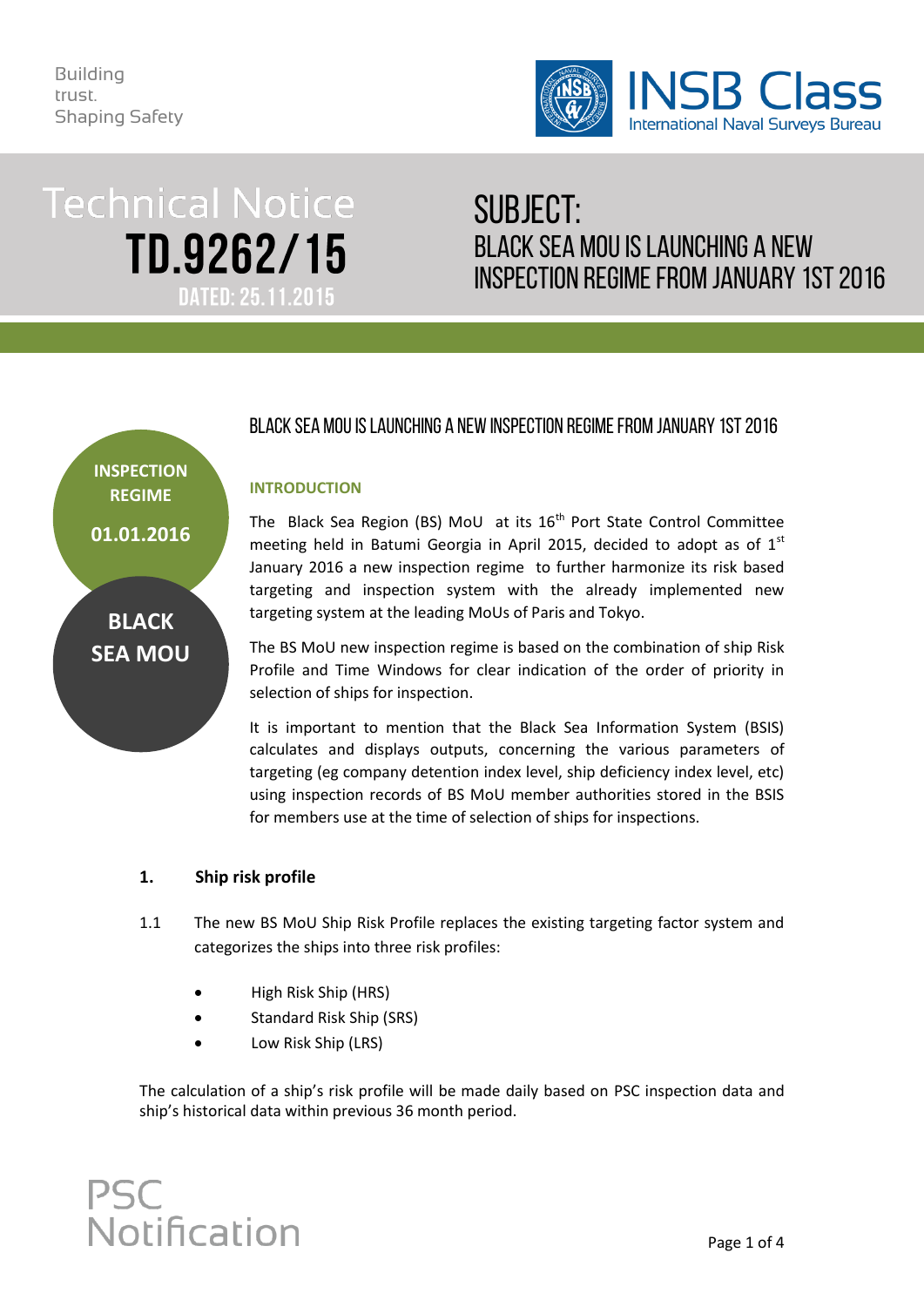

The general parameters and Matrix to figure out a ship risk profile are indicated in **Table 1**

- 1.1 **High Risk Ship (HRS)** are ships which meet the criteria of **Table 1** to a total value of 5 or more weighting points
- 1.2 **Low Risk Ship (LRS)** are ships, which meet the criteria of the LRS parameters of **Table 1** and have had at least one inspection in the previous 36 months
- 1.3 **Standard Risk Ship (SRS)** are ships which are neither LRS nor HRS.

| - Table 1 -                |                                                  |                                                              |                                  |                                                        |                        |  |  |
|----------------------------|--------------------------------------------------|--------------------------------------------------------------|----------------------------------|--------------------------------------------------------|------------------------|--|--|
|                            |                                                  | <b>PROFILE</b>                                               |                                  |                                                        |                        |  |  |
|                            |                                                  | High Risk Ship (HRS) <sup>1</sup>                            |                                  | <b>Standard</b><br><b>Risk</b><br><b>Ship</b><br>(SRS) | Low Risk<br>Ship (LRS) |  |  |
| General parameters         |                                                  | Criteria                                                     | Weighting<br>points <sup>1</sup> | Criteria                                               | Criteria               |  |  |
|                            |                                                  |                                                              | <b>Black Sea</b><br><b>MOU</b>   |                                                        |                        |  |  |
| Type of ship               |                                                  | Chemical Tanker, Gas<br>Carrier, Oil Tanker, Bulk<br>Carrier | 1                                |                                                        | All types              |  |  |
|                            |                                                  | Ro-Ro Cargo Ship, Passenger<br>Ship                          | 1                                |                                                        |                        |  |  |
| Age of ship                |                                                  | All types $> 12 \le 24y$                                     | 1                                |                                                        | <12y                   |  |  |
|                            |                                                  | All types $\geq$ 25y                                         | 2                                |                                                        |                        |  |  |
|                            | Detention index level <sup>3</sup>               | Very high                                                    | $\overline{2}$                   | <b>Neither LRS</b><br>nor HRS                          |                        |  |  |
| Flag                       | Detention index level <sup>3</sup>               | High                                                         | 1                                |                                                        |                        |  |  |
| Recognized<br>Organization | RO of BS MOU                                     |                                                              |                                  |                                                        | Yes                    |  |  |
|                            | RO related detention<br>Index Level <sup>4</sup> | High                                                         | 1                                |                                                        |                        |  |  |
| Company $^2$               | Company Detention Index<br>Level <sup>5</sup>    | High                                                         | 2                                |                                                        |                        |  |  |

|                     |                                                  | High Risk Ship (HRS) <sup>1</sup> |                                                       | <b>Standard Risk</b><br>Ship (SRS) | Low Risk Ship<br>(LRS) |
|---------------------|--------------------------------------------------|-----------------------------------|-------------------------------------------------------|------------------------------------|------------------------|
| Historicparameters  |                                                  | Criteria                          | Weighting points <sup>1</sup><br><b>Black Sea MOU</b> | Criteria                           | Criteria               |
| <b>Deficiencies</b> | Deficiency index<br>level <sup>6</sup>           | Very high                         |                                                       | <b>Neither LRS</b>                 | Low                    |
| Detentions          | Number of<br>detentions within<br>last 36 months | 3 or more detentions              | 2                                                     | nor HRS                            | <b>No</b> detention    |
|                     |                                                  | 2 detentions                      |                                                       |                                    |                        |

1. When sum of weighting points: >=4 points

2. Company: DOC holder (i.e. ISM company number)

3. Flag detention index level: Very high > 2.0, High >1.1 and < 2.0

- 4. RO related detention index level: High > 1.1
- 5. Company detention index level: High > 1.1
- 6. Ship deficiency index level: Very high >2.0, Low <1.0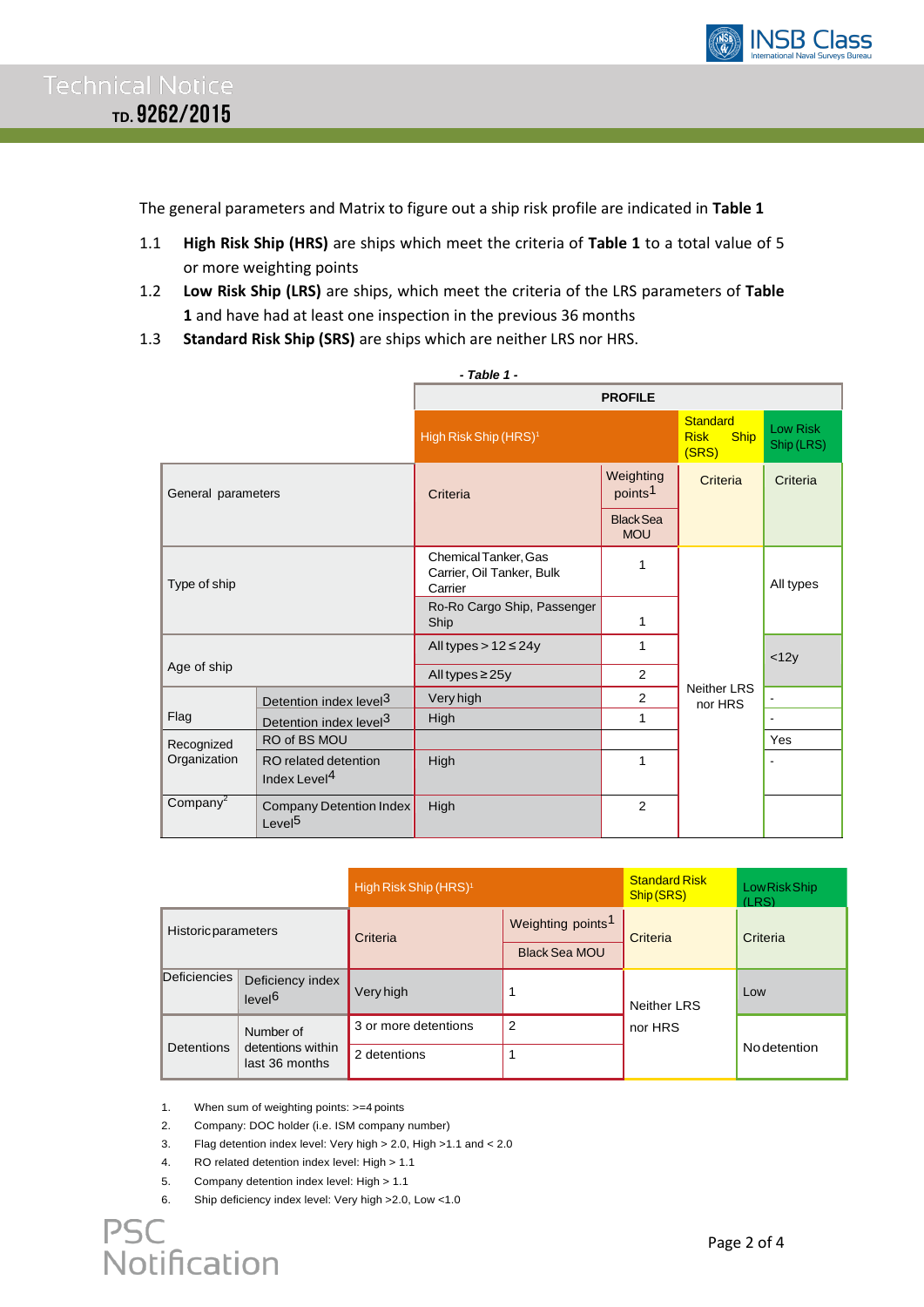

#### **2. Inspection and Selection Scheme**

- 2.1 Every ship is eligible for a periodic inspection as follows:
	- High Risk Ship (HRS) every 2-4 months after the last inspection in the BS MoU area
	- Standard Risk Ship (SRS) every 5-8 months after the last inspection in the BS MoU area.
	- Low Risk Ship (LRS) every 9-18 months after the last inspection in the BS MoU area.
- *Note: Last inspection could be a periodic inspection or an additional inspection that could be triggered by overriding or unexpected factors presented in between periodic inspections.*
- 2.2 Selection of inspection follows below priorities (see also **Table 2**)
	- **Priority I**: ships must be inspected, for which time window has been closed or there is an overriding factor.
	- **Priority II:** ships may be inspected, which is within time window or there is an unexpected factor.
	- **No priority**: before the window opens for any risk profile and there are no overriding or unexpected factors logged, the ship has **no priority** status and member States are not obliged to perform an inspection on such a ship, but if deemed appropriate may still select for inspection to do so.

#### *- Table 2 -*

Timeline for any Ship Risk Profile

|                               | <b>Inspection Window</b>  | If not Inspected within window,<br>ship becomes |  |  |  |
|-------------------------------|---------------------------|-------------------------------------------------|--|--|--|
| <b>Member State still</b>     | <b>Priority II</b>        | <b>Priority I</b>                               |  |  |  |
| may inspect if No<br>Priority | Ship may be inspected     | Ship must be inspected                          |  |  |  |
| <b>But</b>                    | <b>Overriding Factors</b> | Priority I                                      |  |  |  |
|                               | Unexpected Factors        | <b>Priority II</b>                              |  |  |  |